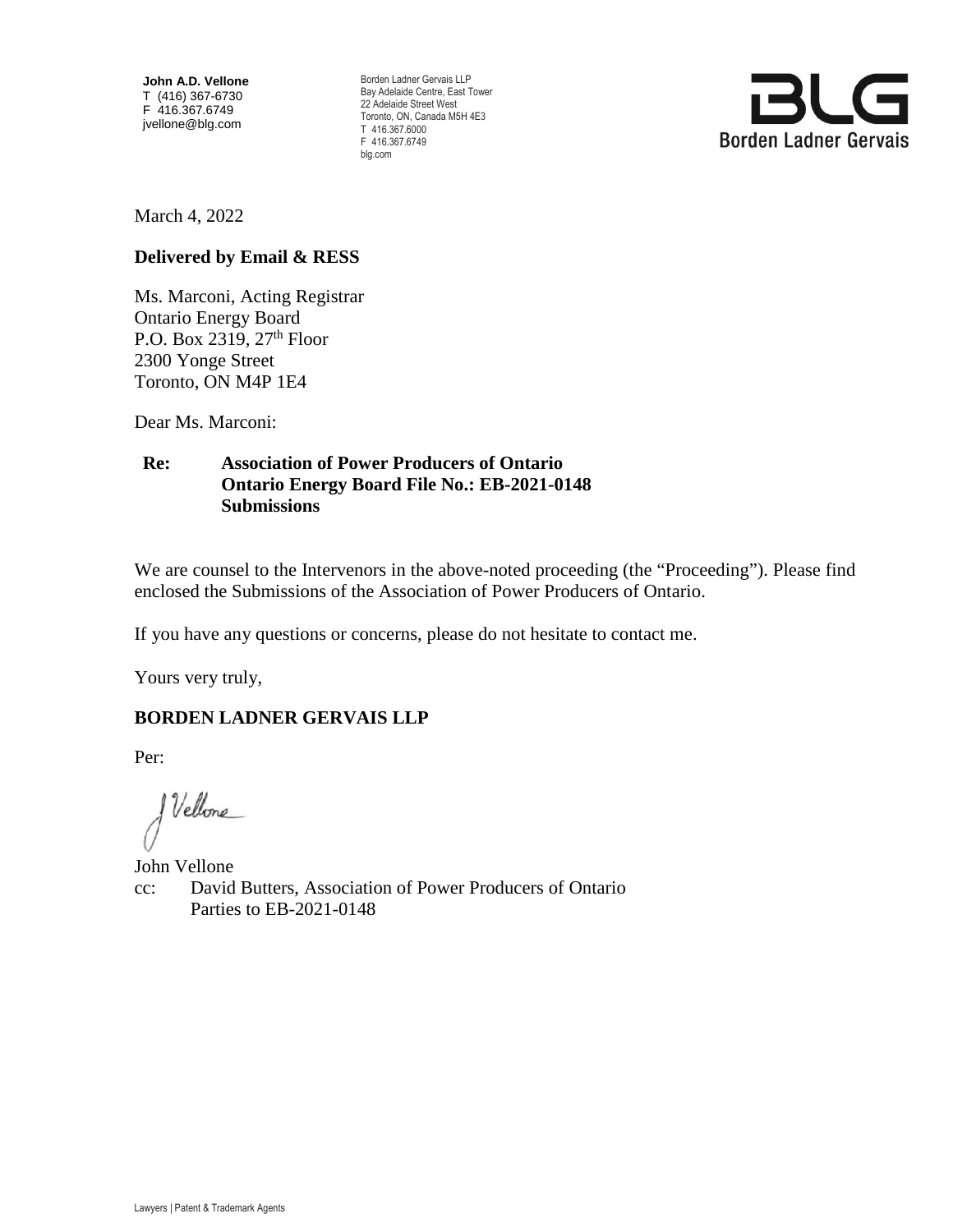**IN THE MATTER OF** the *Ontario Energy Board Act, 1998*, S.O. 1998, c. 15, Sched. B, as amended;

**AND IN THE MATTER OF** an Application by Enbridge Gas Inc., pursuant to section 36(1) of the *Ontario Energy Board Act, 1998* for an order or orders approving or fixing just and reasonable rates and other charges for the sale, distribution, transmission and storage of gas as of January 1, 2022.

### **SUBMISSIONS OF THE**

#### **ASSOCIATION OF POWER PRODUCERS OF ONTARIO ("APPrO")**

#### **MARCH 4, 2022**

#### **APPrO**

67 Yonge St Suite 1040, Toronto, ON M5E 1J8

#### **David Butters**

President Tel: (416) 322-6549, x231 Facsimile: (416) 481-5785 Email: david.butters@appro.org

#### **Borden Ladner Gervais LLP**

Bay Adelaide Centre, East Tower 22 Adelaide St W. Toronto ON M5H 4E3

#### **John A.D. Vellone**

Tel: (416) 367-6730 Facsimile: (416) 367-6749 Email: jvellone@blg.com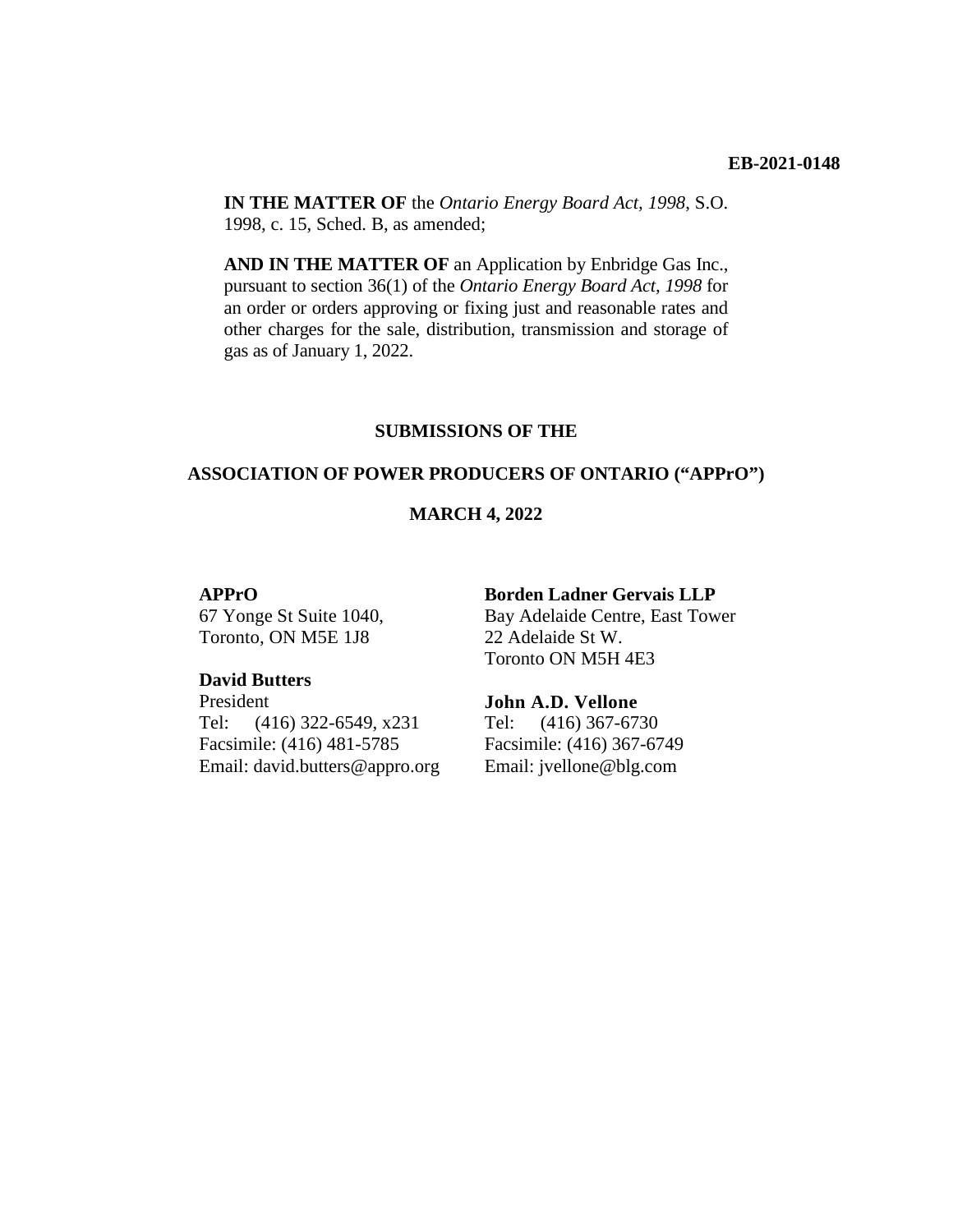- 1. On August 30, 2018, in the MAADs Decision (EB-2017-0306 / EB-2017-0307), the Ontario Energy Board (the "**OEB**") approved a rate setting mechanism (Price Cap IR) for Enbridge Gas Inc. ("**EGI**" or the "**Applicant**"), which set out a multi-year incentive rate-setting mechanism ("**IRM**") for a five-year term from 2019 to 2023.
- 2. On June 30, 2021, EGI filed an application with the Board under section 36(1) of the *Ontario Energy Board Act, 1998*, as amended, for an Order approving or fixing just and reasonable rates for the distribution, transmission and storage of natural gas effective January 1, 2022 (EB-2021-0147) (the "**Phase 1 Application**"), being the fourth annual rate adjustment application under the IRM. In the Phase 1 Application EGI advised that it will file evidence to request ICM funding in Phase 2 of its 2022 Rate Application.
- 3. On October 15, 2021, EGI filed Phase 2 of its 2022 Rate Application, which addresses matter related to its 2022 ICM funding request ("**ICM Application**"). The ICM Application is seeking Board approval for ICM funding for five projects in 2022:
	- a. the St. Laurent Ottawa North Replacement (Phase 3) Project in the Enbridge Gas Distribution ("**EGD**") rate zone;
	- b. the NPS 20 Replacement Cherry to Bathurst Project in the EGD rate zone,
	- c. the Dawn to Cuthbert Replacement and Retrofits Project in the Union South rate zone,
	- d. the Byron Transmission Station Project in the Union South rate zone; and
	- e. the Kirkland Lake Lateral Replacement Project in the Union North rate zone

(collectively, the "**ICM Projects**").

4. APPrO makes the following submissions with regards to the ICM Application.

# **1. THE UNION RATE ZONE PROJECTS DO NOT MEET THE PROJECT SPECIFIC MATERIALITY TEST**

5. On May 6, 2021, the OEB issued its Decision and Order in respect of EGI's 2021 "Phase 2" ICM Application (EB-2020-0181) (the "**Previous ICM Decision**"). APPrO actively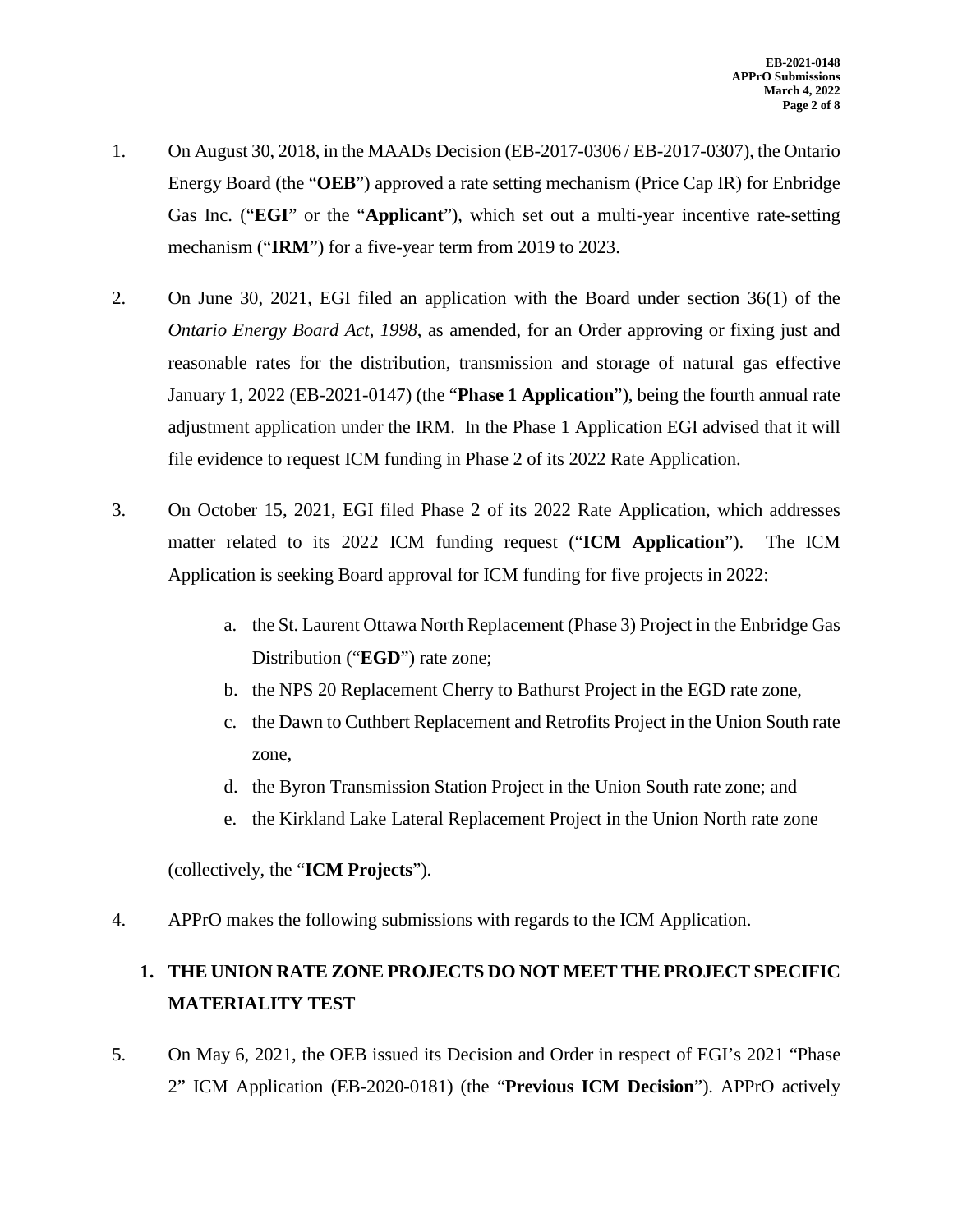participated in the proceeding that led to the Previous ICM Decision.

- 6. In the Previous ICM Decision, the OEB approved EGI's request for ICM funding of \$124 million for the London Line Replacement Project and the OEB denied EGI's request for ICM funding of the \$28.8 million Sarnia Industrial Line Reinforcement Project.
- 7. With regards to the Sarnia Industrial Line Replacement Project, the OEB found that the Sarnia Industrial Line Reinforcement Project failed to meet the project-specific materiality test as it was not significant in the context of the overall utility.<sup>1</sup> In making this decision, the OEB expressly considered EGI's \$1.207 billion 2021 capital budget forecast, the expected incremental revenue requirement arising from the ICM request, and the expected incremental revenue related to the project.
- 8. On the facts, the Sarnia Line Replacement Project was 2.3% of EGI's 2021 capital budget.<sup>2</sup>
- 9. In the context of the Previous ICM Decision, EGI is now seeking ICM funding for three projects each of which are smaller than the Sarnia Industrial Line Replacement Project. Specifically:
	- the Dawn to Cuthbert Replacement and Retrofits Project is forecasted to cost \$23.5 million,
	- the Byron Transmission Station is forecasted to cost \$20.4 million, and
	- the Kirkland Lake Lateral Replacement is forecasted to cost \$20.7 million.<sup>3</sup>
- 10. In this regard, APPrO sought evidence to assess the significance of each of the ICM Projects as it relates to the OEB's project-specific materiality threshold.
- 11. In response to APPrO-10(b), EGI confirmed that in comparison to EGI's forecasted \$1.277 billion capital budget in 2022:
	- the Dawn to Cuthbert Replacement and Retrofits Project cost is 1.8% of EGI's total

<sup>&</sup>lt;sup>1</sup> Previous ICM Decision at page 15.

<sup>2</sup> \$28.8 million / \$1207 million

<sup>&</sup>lt;sup>3</sup> Exhibit B, Tab, 2, Schedule 1 at Table 11.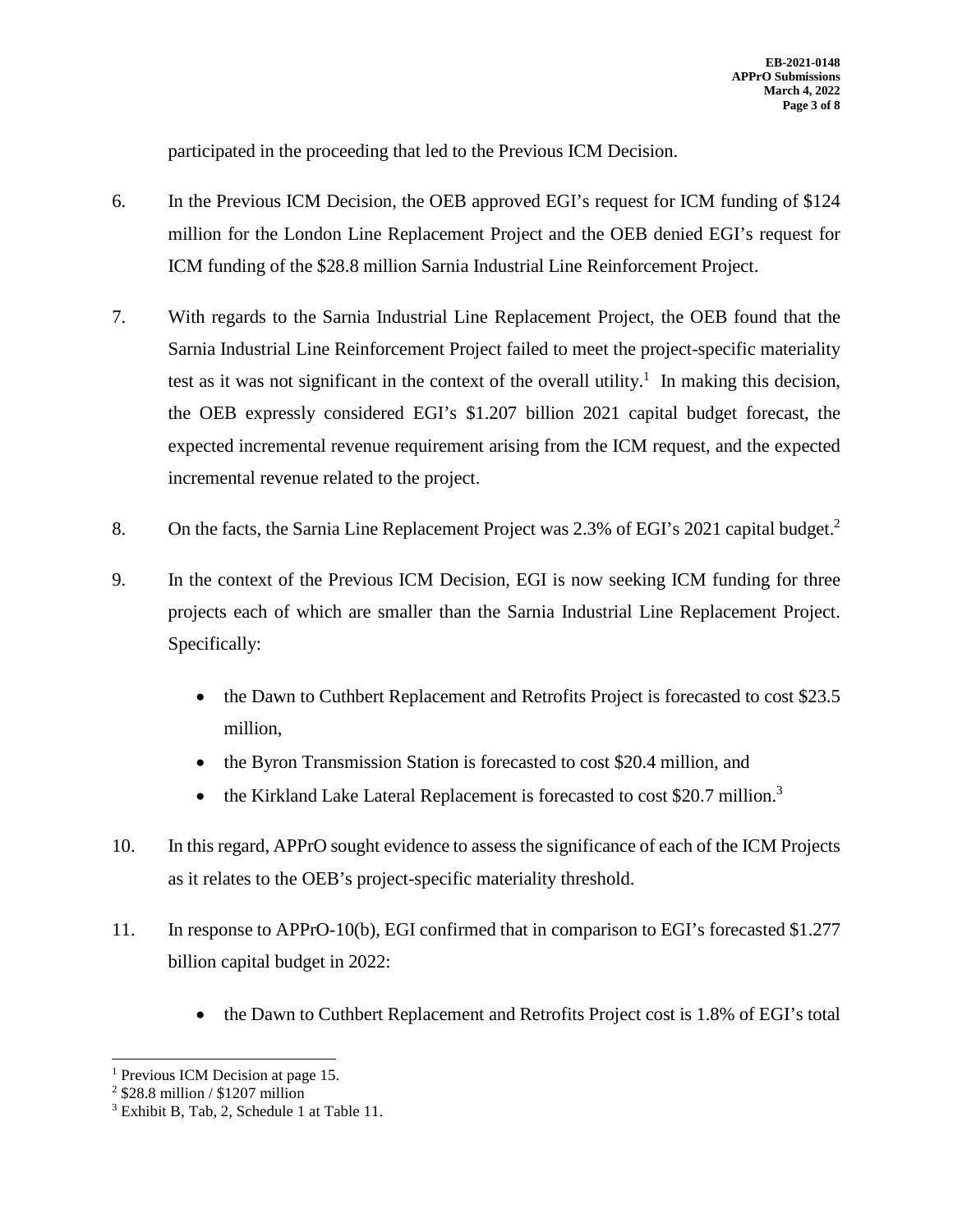capital budget;

- the Byron Transmission Station cost is 1.6% of EGI's total capital budget; and
- the Kirkland Lake Lateral Replacement cost is 1.6% of EGI's total capital budget.
- 12. Clearly each of these three projects constitute minor expenditures in comparison to EGI's overall capital budget. A certain degree of project expenditure over and above the OEBdefined threshold calculation is expected to be absorbed within the total capital budget. In this case, that would encompass all three of these Union rate zone projects. ICM funding should be denied for this reason alone.

# 2. **THE UNION RATE ZONE PROJECTS ARE PART OF EGI'S TYPICAL ANNUAL CAPITAL PROGRAM**

- 13. In addition, each of these three projects are part of EGI's typical annual capital program and thus should not be eligible for ICM funding.
- 14. A good example of this is the Byron Transmission Station project, which was originally scheduled to be completed as part of EGI's annual capital program in 2021 and was subsequently deferred until 2022.<sup>4</sup>
- 15. APPrO sought to understand in APPrO-7 why this project was considered part of EGI's typical annual capital program in 2021 without the need for ICM funding but this suddenly changed in 2022. In response EGI claims "it was not possible to accommodate the Byron Transmission Station below the materiality threshold and it was put forward for ICM treatment."<sup>5</sup>
- 16. APPrO submits that this response is not credible. In the ICM Application, EGI is proposing a negative incremental revenue requirement associated with the Byron Transmission Station project.<sup>6</sup> Specifically, the project, if accepted for ICM funding, would result in an annual rebate of \$211,000 per year to ratepayers. On the evidence, EGI does not need incremental

<sup>4</sup> Exhibit B, Tab 2, Schedule 1, Page 11 of 35.

<sup>5</sup> APPrO-7.

<sup>6</sup> Exhibit B, Tab 2, Schedule 1, Appendix E, page 4 of 5.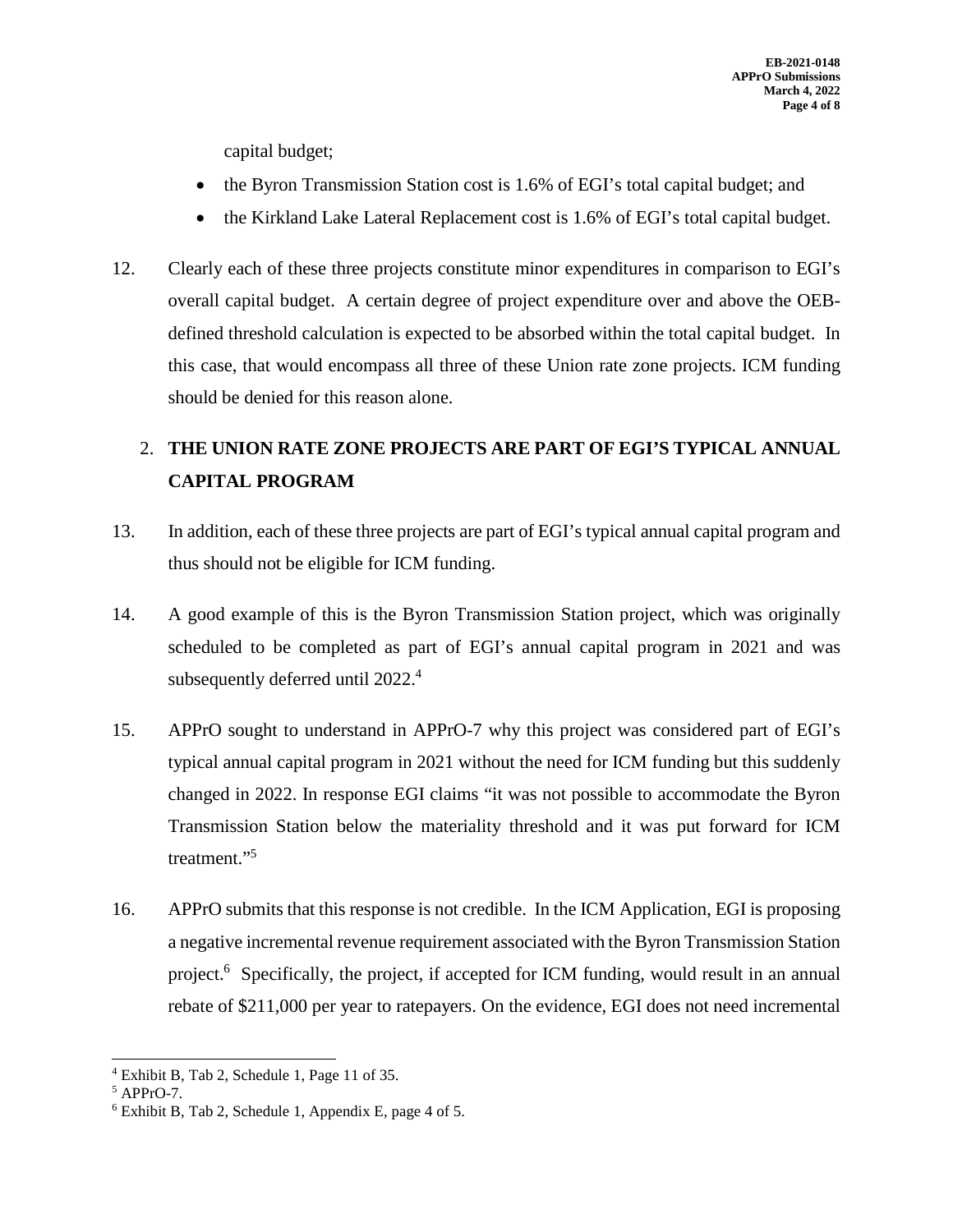revenue to support the Byron Transmission Station project. Rather, EGI would need to rebate money to customers.

- 17. On the evidence, the Byron Transmission Station project is clearly part of EGI's typical annual capital program. This is how EGI treated the same project in 2021 and EGI has failed to provide a compelling reason for that treatment to change in 2022.
- 18. By denying ICM funding Byron Transmission System, EGI stands to avoid rebating \$211,000 per year to customers over the next two years. That is not an appropriate outcome in the circumstances.
- 19. Rather, APPrO submits that the OEB should making a finding that EGI must accommodate both the Byron Transmission Station and the Dawn to Cuthbert Replacement and Retrofits Project in its typical annual capital program. Both projects are part of a typical annual capital program for EGI. Both projects benefit customers in the Union South rate zone. And EGI can use the \$211,000 per year that they wouldn't need to rebate to customers associated with the Byron Transmission Station project to help fund more than 40% of the incremental revenue requirement associated with the Dawn to Cuthbert Replacement and Retrofits Project (the net incremental revenue requirement for the two projects combined is merely \$295,000 per year). This net amount is minor for EGI and should be funded as part of its typical annual capital program.
- 20. With regards to the Kirkland Lake Lateral Replacement project, in addition to being a part of EGI's typical system renewal capital program there is the additional issue of incremental revenue associated with the project that must be considered when assessing the project.
- 21. While the Kirkland Lake Lateral Replacement project has been characterized by EGI as a system renewal project, driven primarily by integrity concerns, the reason the project needs to be completed in 2022 is that it is required to alleviate existing capacity limits on the current pipeline system to accommodate new customer demand. Specifically, in response to CCC-6 EGI explained that the Kirkland Lake Lateral Replacement project must be completed by November 2022 to remove existing pressure restrictions on the NPS 4 pipeline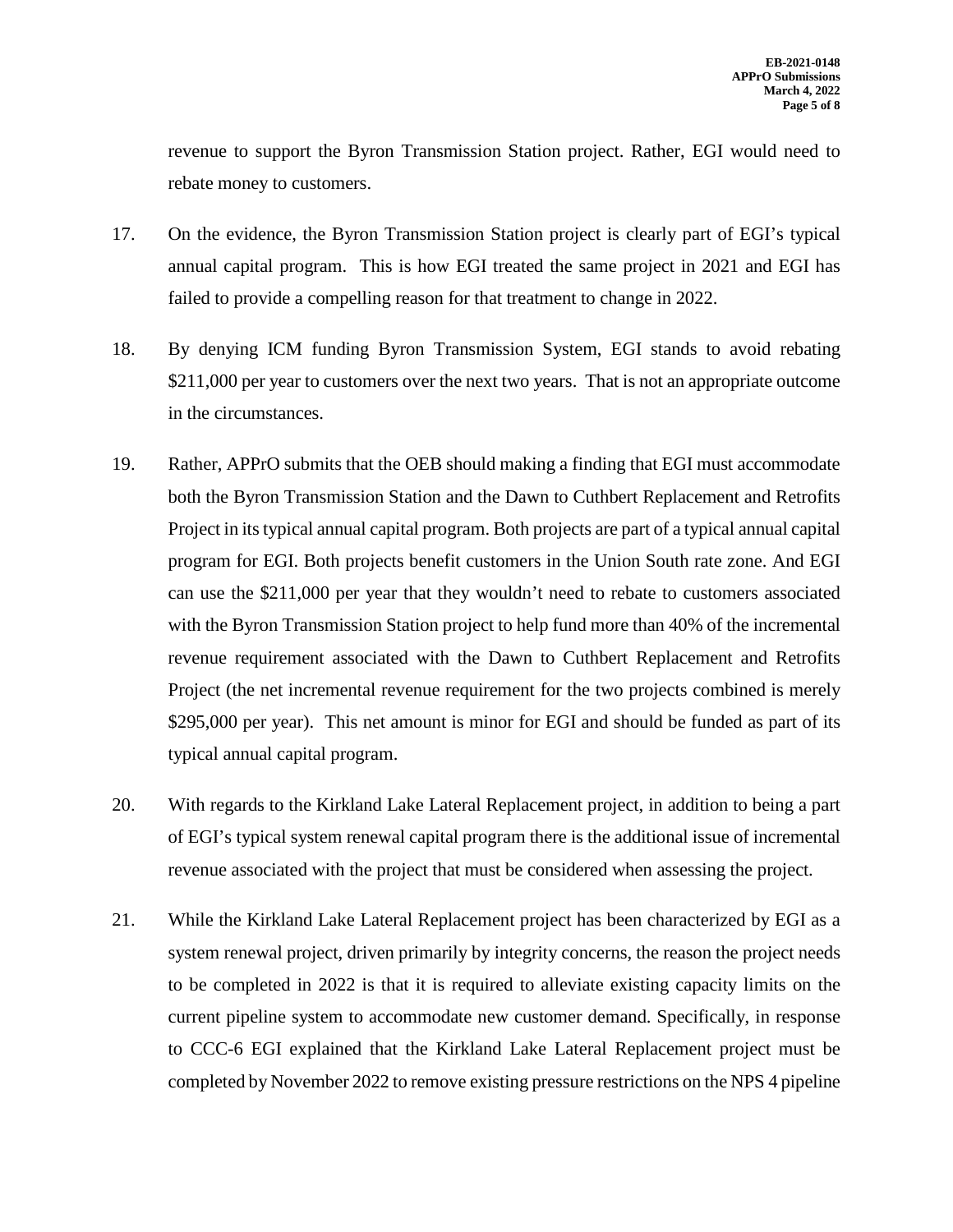to be able to accommodate a new contract customer that has a planned in-service date of November 1, 2022. Because the NPS 4 and NPS 8 lines must be able to operate together at a common pressure to meet all peak demand day scenarios, the pressure restriction on the existing NPS 4 pipeline limits EGI's ability to accommodate the new contract customer.

22. In this context it is noteworthy that in the Previous ICM Decision, the OEB expressly noted that with regards to the Sarnia project:

> "*The OEB notes that Enbridge Gas's application did not indicate that the project was forecast to generate \$5.8 million of incremental revenue. This evidence was adduced through intervenor interrogatories. Enbridge Gas's application was lacking in this regard. In the interest of efficiency, forecast incremental revenues should be included in all ICM funding requests.*" 7

- 23. Despite this clear direction, the ICM Application failed to include a forecast of incremental revenues expected in connection with the Kirkland Lake Lateral Replacement project.
- 24. In this context, OEB Staff asked EGI directly in Staff-1(b) to indicate whether there are any incremental revenues associated with the three non-LTC projects (being Dawn to Cuthbert, Byron Transmission Station, and Kirkland Lake Lateral Replacement). EGI responded unambiguously that:

"*There are no incremental revenues associated with any of the non-LTC or LTC related projects included in this application.*" 8

- 25. On review of the evidence, this response is simply not credible.
- 26. We know from the response to CCC-6 that the timing of the Kirkland Lake Lateral Replacement is being driven by the need to meet the needs of a new contract customer in November of 2022. This is why the project is being proposed for ICM funding in 2022 and not some other year.

<sup>7</sup> Previous ICM Decision at page 16.

<sup>8</sup> Exhibit I.Staff.1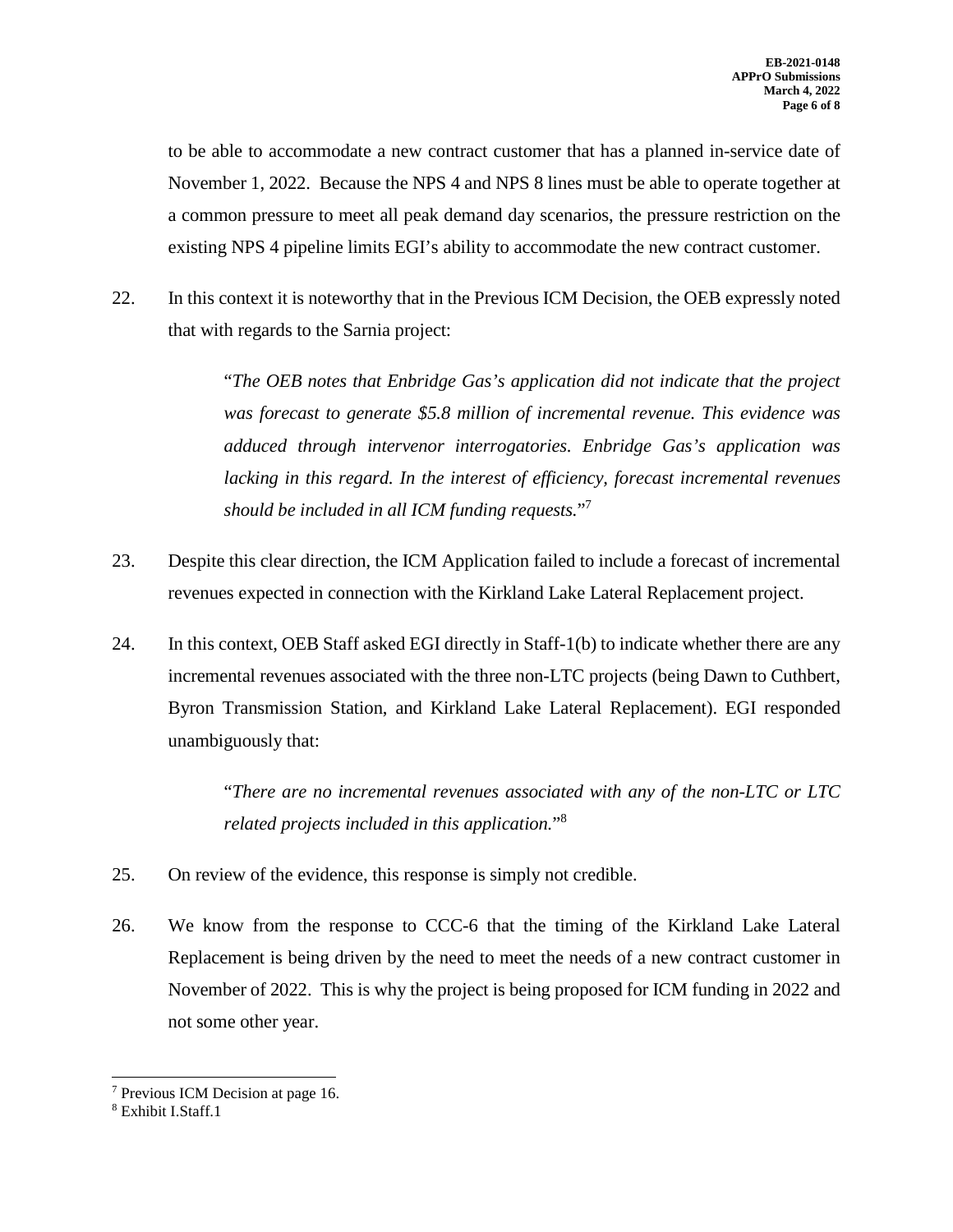- 27. We also know from the evidence filed in response to PP-9(b) that EGI filed a copy of an April 1, 2021 contract with Kirkland Lake Gold Ltd. regarding the planned expansions of Shafts 3 and 4 of the Macassa Mine due to be completed in November in 2022 (the same date EGI says the project must be completed by).
- 28. Schedule 1 of this contract is heavily redacted, however it is clear that the Macassa Mine expansion would drive incremental revenue to EGI. If this wasn't the case, then there would have been no need to redact Schedule 1 of the contract.
- 29. In this context, it was not until February 28, 2022 that EGI filed a response to a request for additional information following the settlement conference held on February 22, 2022 in which EGI projected revenues from the Macassa Mines of approximately \$222k in 2022 and approximately \$430k in 2023.<sup>9</sup> While APPrO understands that some of this incremental annual revenue will be used to fund the \$4.4 million connection costs – EGI has, to-date, not been transparent or forthcoming in evidence about what residual incremental revenues would be left after the connection costs have been funded. We are now at the submissions phase of the process without this information on the evidentiary record.
- 30. In short:
	- EGI knew about these incremental revenues since at least April 1, 2021, the date the contract for service was signed with the customer.
	- EGI failed to comply with the Previous ICM Decision by not disclosing these incremental revenues clearly and upfront in the ICM Application.
	- EGI appears to have (whether intentionally or not) mislead the parties and the OEB in their response to Staff-1(b) when they claim incorrectly that there are no incremental revenues associated with any of the proposed ICM projects.
	- It was not until February 28, 2022 that EGI formally advised the OEB and parties of the actual incremental revenues associated with the Macassa Mines project.
- 31. APPrO is concerned that EGI is not taking seriously the OEB's direction EGI in the Previous

<sup>&</sup>lt;sup>9</sup> Exhibit I.ADR Request.1.